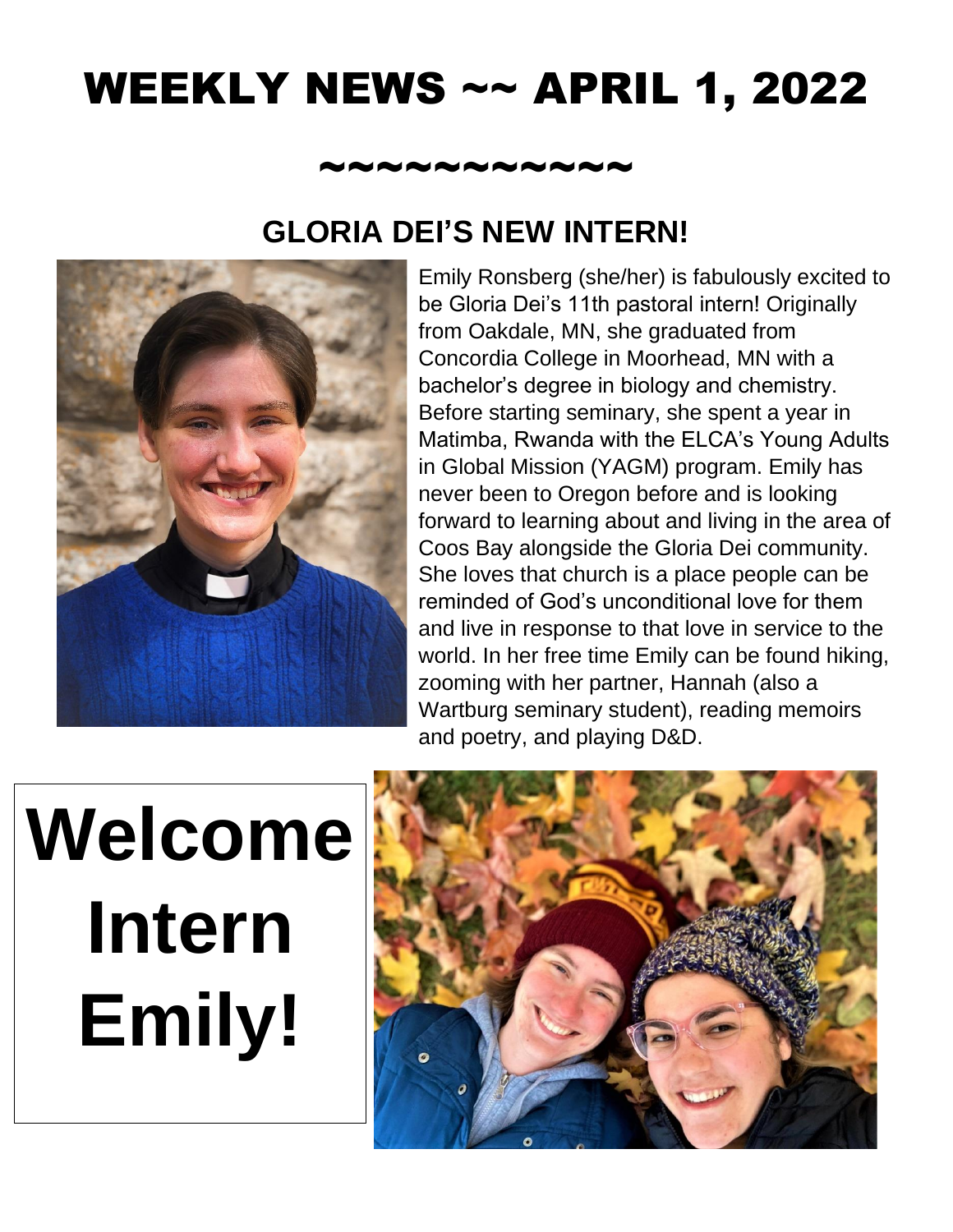#### **Council Decision Regarding In-Person Services**

1. After reviewing the latest numbers of Covid 19 cases, the Council reached a consensus to return to in-person services beginning in April. This will be reviewed at future Council meetings. 2. Masks will be required, and provided if necessary. This decision will also be reviewed at future Council meetings.

- 3. Social distancing will be continued.
- 4. The Choir will be returning to sing on the risers with masks.
- 5. The Congregation can return to singing with masks.

6. There will be an Ecumenical Sunrise Service on Easter Sunday, and there will be a regular 10:00 a.m. service.

7. We will have an Easter Egg hunt for the children on Easter morning.

8. Our first Coffee Hour will be after regular services on Easter Sunday. The plan is to have coffee and cookies available in the entry (weather permitting) so people can visit outside. Returning to regular coffee hours will be considered at monthly Council meetings.

Our biggest concern is that everyone feel safe. Council members will be soliciting the congregation for opinions on these decisions. I welcome emails at Idstrine@charter.net for input.

#### **WELCOME TO OUR NEW CUSTODIAN!**

Gloria Dei has hired Sable Stallings as our new custodian. We are excited to have Sable as part of our staff. Please extend a warm welcome to Sable when you see her!

#### **THANK YOU!**

A huge thank you goes out to all those who came and helped weed, prune, clean, and mow on the church grounds this past Saturday, March 26! The church property looks very nice after all the hard work put in by Cathy and Ken Denton, Lynn Danner, Bill Davis, Don Blom, Linda Strine, Vern and Judy Simpson, John Meynink, and Boyd Bjorkquist. Extra thanks to Boyd for providing snacks for the work crew!

#### **ATTENTION KNITTERS!**

We are able to meet and knit in person again starting this coming Wednesday, April 6, 2022, we want to let you know that the meeting time has changed. The knitters will now meet on Wednesdays at 1 pm. Please contact Karen Johnston or Stephanie Greim with questions. Masks and social distancing will still be required.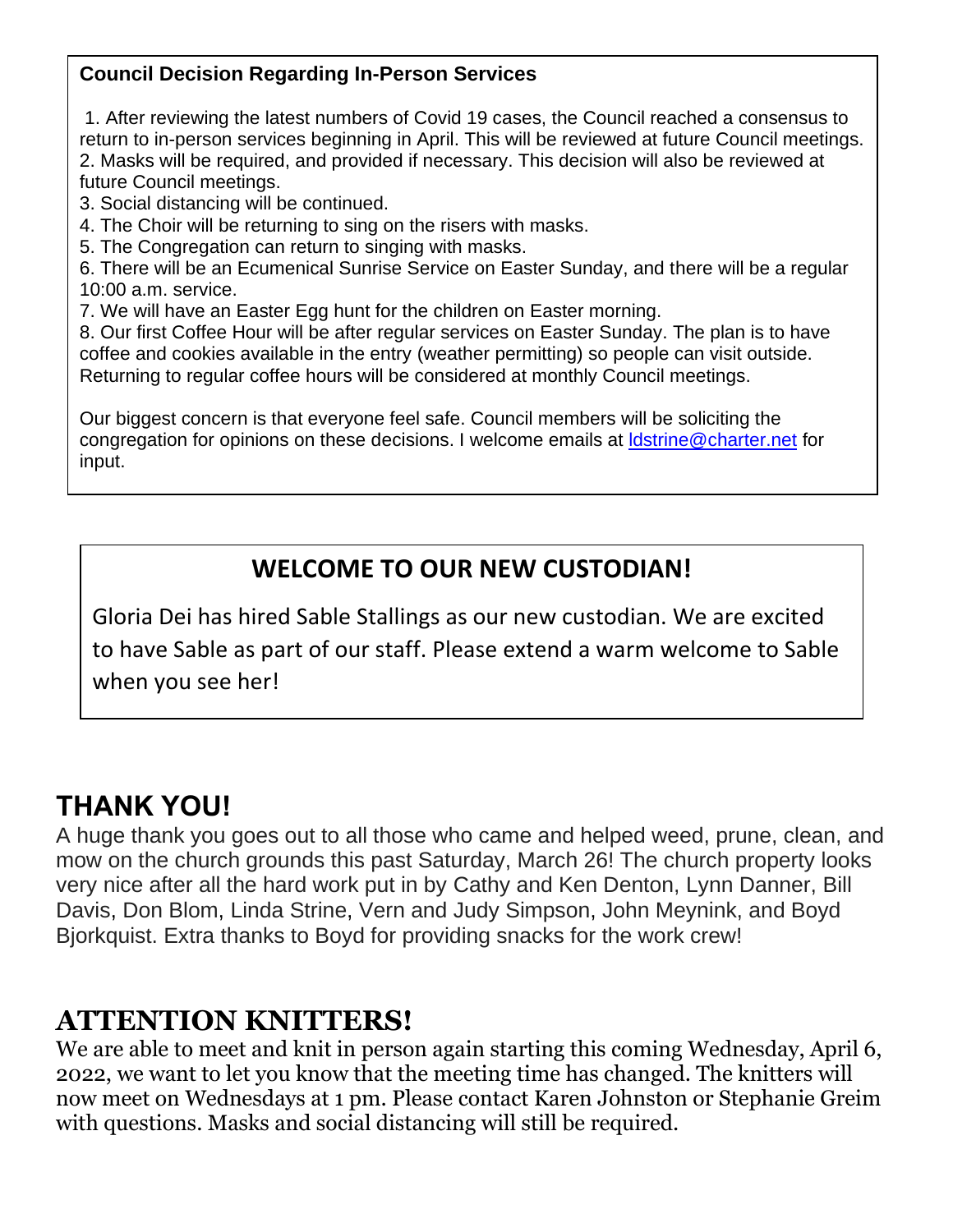## **PARTNERS IN PREPARING!**

Sunday, April 3rd Partners in Preparing (PIP) have a gift for each Gloria Dei family unit!

Thanks to the generosity of the Endowment Fund and Thrivent Action Grant, we have put together a "Go Bag" containing important information and a couple items to help you get ready for emergency situations.

Please plan to pick up the backpack reserved for you after worship service that day. We plan to distribute to neighboring households that afternoon, as well. We welcome helpers to join us in reaching out to our neighbors.

### **EASTER SUNRISE SERVICE**

**The Ecumenical Easter Sunrise Service returns this year! 6:30 am at Sunset Bay State Park beach. Look for the bonfire!** 



#### **CARDS AND NOTES**

We received many Christmas cards and notes that are posted on the bulletin board in the Narthex. Please take a look to catch up with those who have moved away!

## **SOUTH COAST HOSPICE IS LOOKING FOR VOLUNTEERS!**

Their patients need some company! Volunteers must be 18 or older. Training will be offered later in the year. Please call Amy Basil, Volunteer Manager, at 541-297-0035 to learn more.

## **APRIL IS CHILD ABUSE PREVENTION MONTH!**

Gloria Dei is happy to join the community in raising awareness and helping prevent child abuse by placing a garden of pinwheel flowers on our property. The pinwheels support the Kid's Hope Center, which is located just down the road.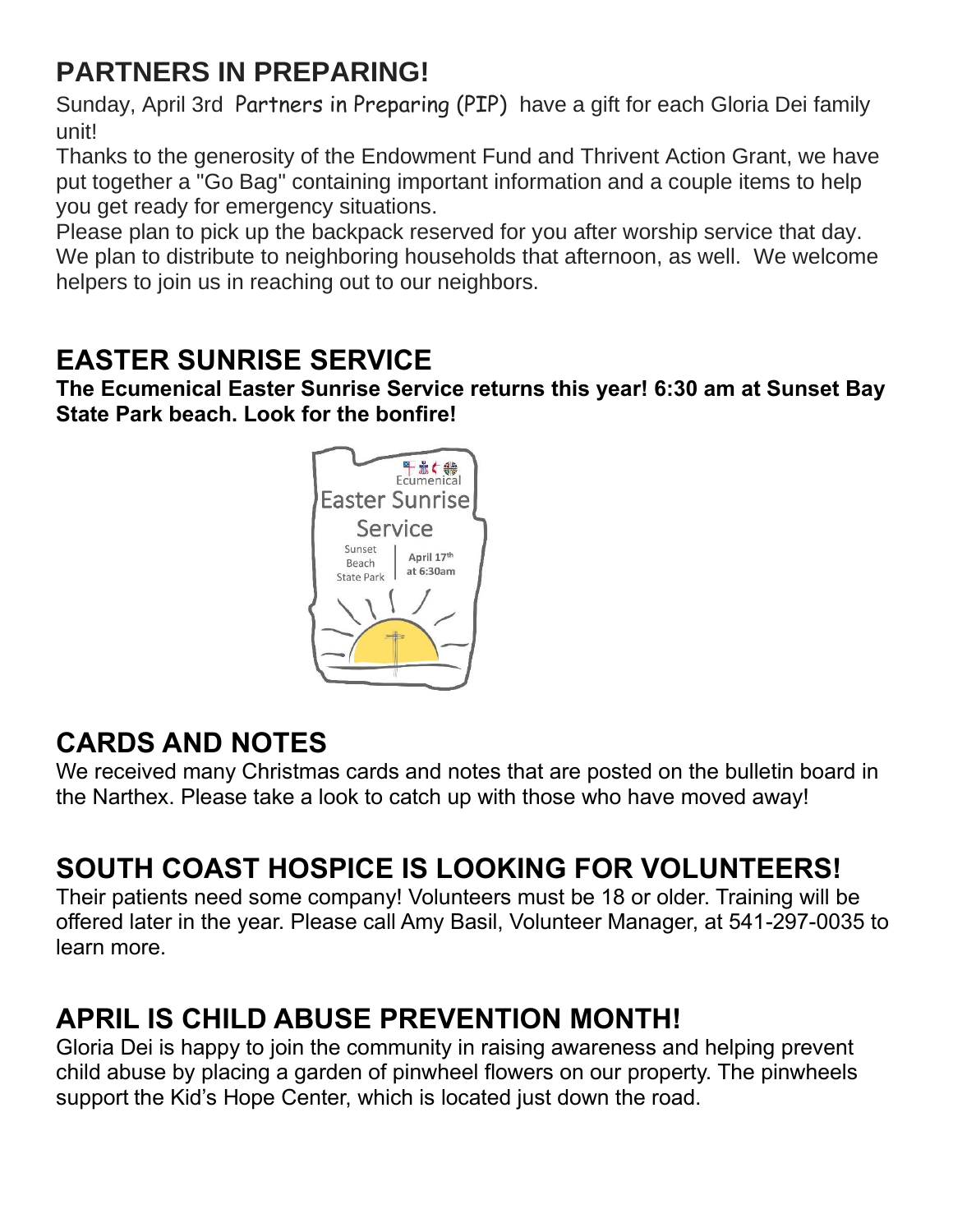#### **March 22, 2022 Church Council Treasurer's Report of February, 2022**

Number of Givers increased in February. Jan 22 Revenue came from 46 gifts that include 2 building use fees and 2 annual gifts. Feb 22 Revenue came from 52 gifts.

February Ordinary Expenses exceeded February Ordinary Income by \$2,921. Year to-date Ordinary Expenses were \$1,399 less than Ordinary Income YTD. Almost all February Other Income was 2022 Endowment Allocations of \$25,500

|                                          | Feb 28, 2022 | Jan 31,2022 | \$ Change |  |  |
|------------------------------------------|--------------|-------------|-----------|--|--|
| <b>Umpqua Bank - General Fund</b>        | \$16,313     | \$19,490    | (\$3,177) |  |  |
| <b>Umpqua Bank - New Designated Fund</b> | \$102,666    | \$76,821    | \$25,845  |  |  |
| <b>Morgan Stanley Smith Barney Bank</b>  | \$22,163     | \$21,363    | \$800     |  |  |
| <b>Mission Investment Fund</b>           | \$41,214     | \$41,181    | \$33      |  |  |
| <b>Mission Investment Fund - Youth</b>   | \$297        | \$296       | \$1       |  |  |
| <b>Total Bank Assets</b>                 | \$182,653    | \$159,151   | \$23,502  |  |  |

#### Balance Sheet Current to Prior Month as of Feb 28,2022

#### Revenue & Expense Budget Comparison February 2022

|                         | February  | <b>Budget</b> | Over/<br>Under | <b>YTD 2022</b> | <b>Budget</b> | Over/<br>Under |
|-------------------------|-----------|---------------|----------------|-----------------|---------------|----------------|
| <b>Ordinary Revenue</b> | \$15,532  | \$22,490      | (\$6,958)      | \$38,271        | \$44,980      | (\$6,709)      |
| <b>Ordinary Expense</b> | \$18,453  | \$18,909      | (\$456)        | \$36,871        | \$37,819      | (\$948)        |
| <b>Net Ordinary Rev</b> | (\$2,921) | \$3,580       | (\$6,501)      | \$1,400         | \$7,160       | (\$5,760)      |
| <b>Other Income</b>     | \$25,700  |               |                | \$26,050        |               |                |
| <b>Other Expense</b>    | \$848     |               |                | \$3,364         |               |                |
| Net Other Income        | \$24,852  |               |                | \$22,686        |               |                |
| <b>Total Net Income</b> | \$21,931  | \$3,580       | \$18,351       | \$24,086        | \$7,160       | \$16,926       |